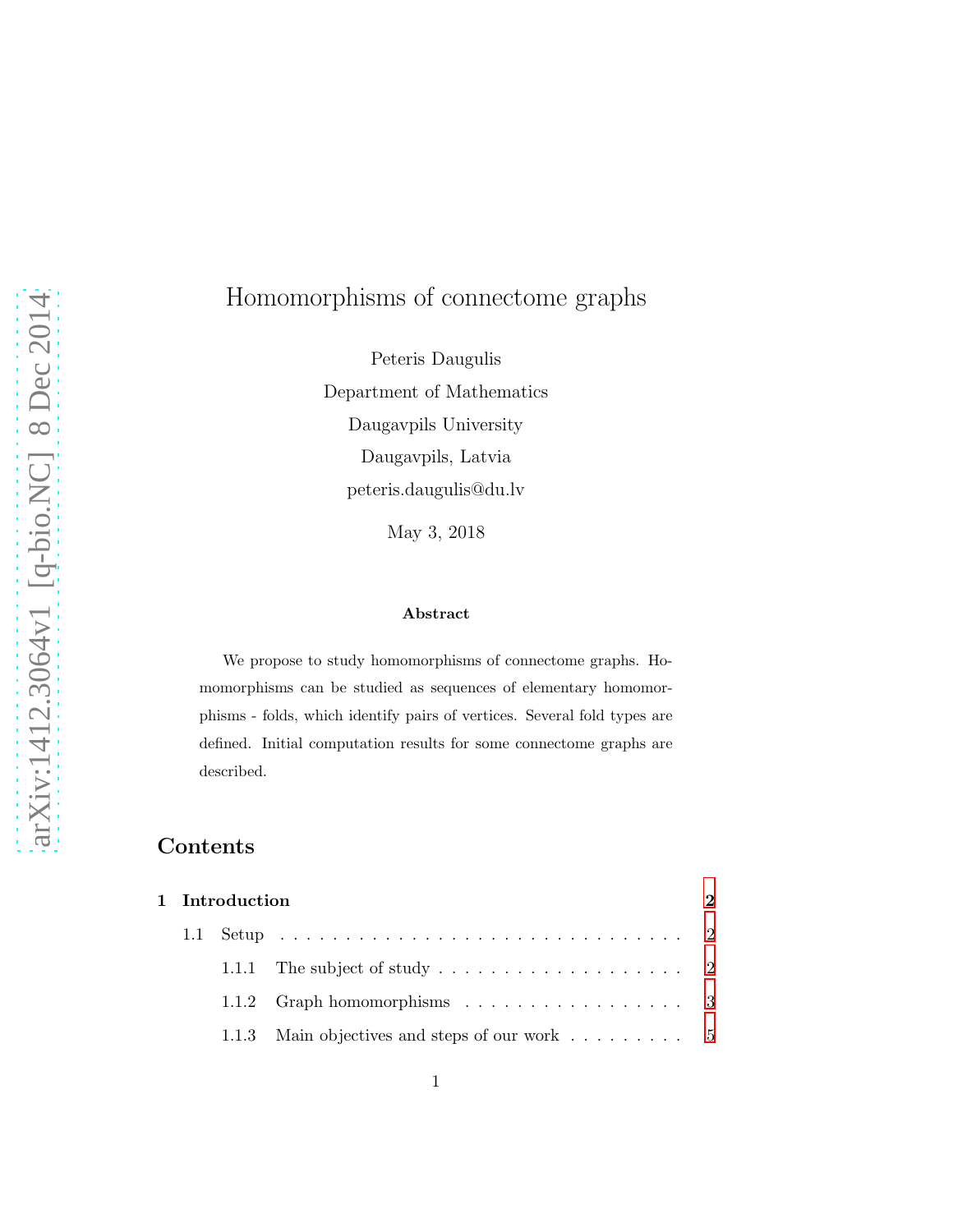## 2 Main results [6](#page-5-0)

|     | 2.1 Types of elementary homomorphisms $\ldots \ldots \ldots \ldots$ 6           |  |  |
|-----|---------------------------------------------------------------------------------|--|--|
| 2.2 | Fold sequences $\ldots \ldots \ldots \ldots \ldots \ldots \ldots \ldots \ldots$ |  |  |
|     |                                                                                 |  |  |
|     |                                                                                 |  |  |
|     | 2.3.2                                                                           |  |  |
|     |                                                                                 |  |  |
|     |                                                                                 |  |  |
| 2.4 |                                                                                 |  |  |

# <span id="page-1-1"></span><span id="page-1-0"></span>1 Introduction

#### <span id="page-1-2"></span>1.1 Setup

#### 1.1.1 The subject of study

Connectome graphs are important discrete mathematical models used for modelling nervous systems on different scales, see [\[4\]](#page-12-0), [\[5\]](#page-12-1), [\[6\]](#page-12-2). In this paper we are mainly interested in graph-theoretic problems and computations therefore we do not deal with connectome scale and other modelling issues. For simplicity of language we assume that we work on microscale - graph model vertices are neurons (nerve cells) and edges are neuron connections (e.g. synapses). Edges may be directed, undirected and labelled. We use data available at http://www.openconnectomeproject.org. We only consider the directed graph structure of connectomes, the edge weights and labels are not used.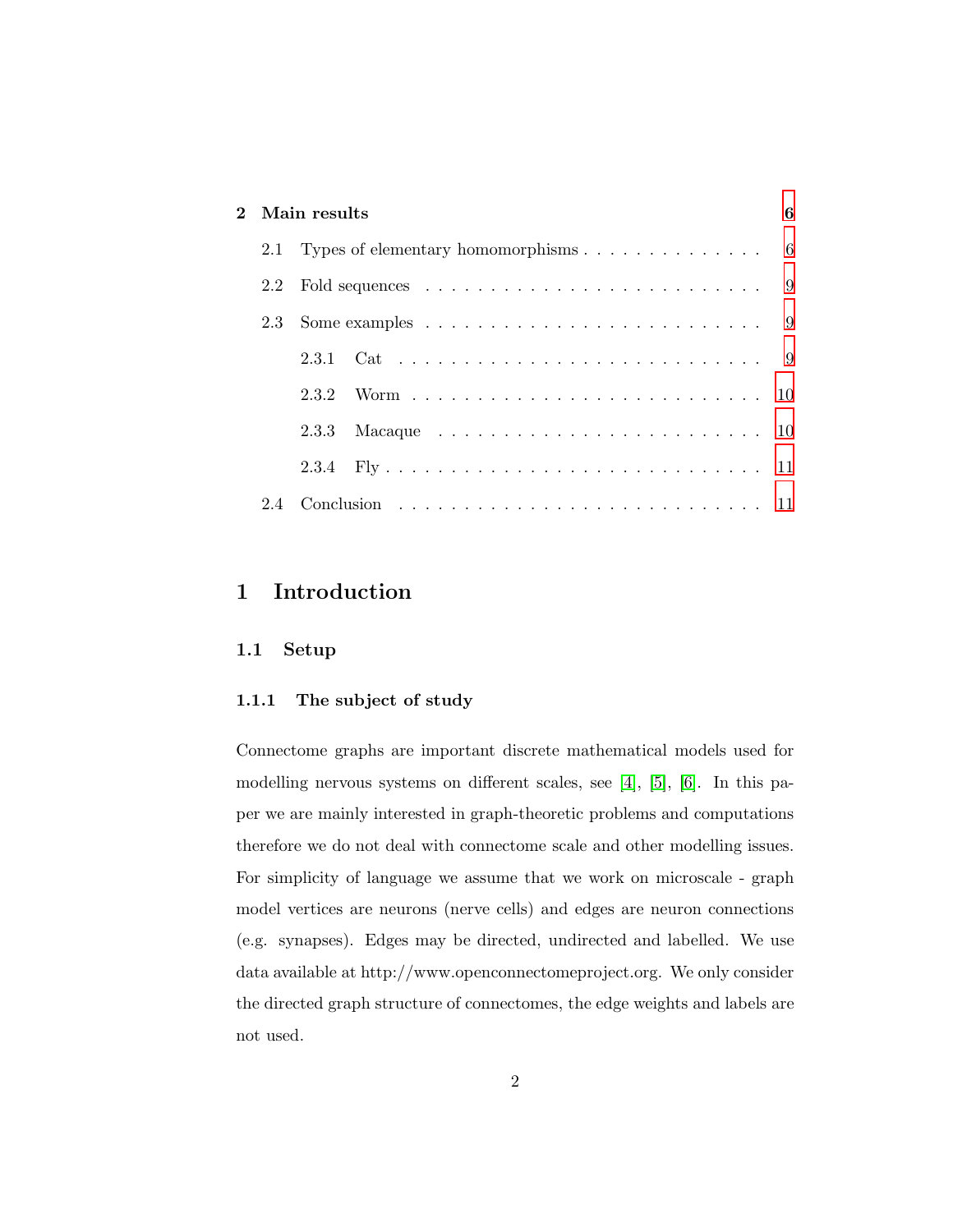#### <span id="page-2-0"></span>1.1.2 Graph homomorphisms

We remind the reader basic definitions from graph theory, see [\[1\]](#page-12-3). A graph is a visualization of a relation - a pair  $\Gamma = (V, E)$ , where V is a set and  $E \subseteq V \times V$ . An edge from vertex u to vertex v is a pair  $[u, v] \in E$ . Directed graphs have ordered pairs.  $\Gamma_+(v)$  is the set of vertices having edges out of v,  $\Gamma_-(v)$  is the set of vertices having edges into v. If  $\Gamma = (V, E)$  is a graph and there is a partition  $\pi$  of  $V: V = \bigcup_i V_i$ , then a quotient graph mod  $\pi$  denoted as  $\Gamma/\pi$  is the graph with vertex set  $\{V_i\}$ , two elements of the partition are connected if and only if there is an edge between some two vertices in the corresponding partition subsets.

We consider connectome graphs as being directed loopless graphs.

Given two graphs  $\Gamma_1 = (V_1, E_1)$  and  $\Gamma_2 = (V_2, E_2)$ , a function  $f : \Gamma_1 \to \Gamma_2$ or  $f: V_1 \to V_2$  is called a graph homomorphism provided  $[u, v] \in E$  implies  $[f(u), f(v)] \in E$ . In other words, edges are mapped to edges and their directions are preserved. Any homomorphism is equivalent in a certain sense to a homomorphism  $\Gamma \to \Gamma/\pi$  for some partition  $\pi$  and thus can be thought as an identification of some vertices and edges of Γ. The homomorphisms capture the notion of maps preserving graph structure. Homomorphisms  $\Gamma \to \Gamma$  are called Γ-endomorphisms. Noninjective homomorphisms preserve graph structure and decrease the number of vertices. Thus homomorphisms may be used to analyze big graphs such as connectome graphs.

An Γ-endomorphism  $f : \Gamma \to \Gamma$  is called a retracting endomorphism and  $Im(\Gamma)$  - a retract, provided  $f|_{Im(\Gamma)} = id$ . In other words,  $Im(\Gamma)$  is fixed by f and  $f \circ \iota = id$ , where  $\iota$  is the inclusion of  $Im(\Gamma)$  into  $\Gamma$ .

Another type of maps which preserve graphs structure are graph isomorphisms. Isomorphisms are bijective maps - essentially relabelings of vertices.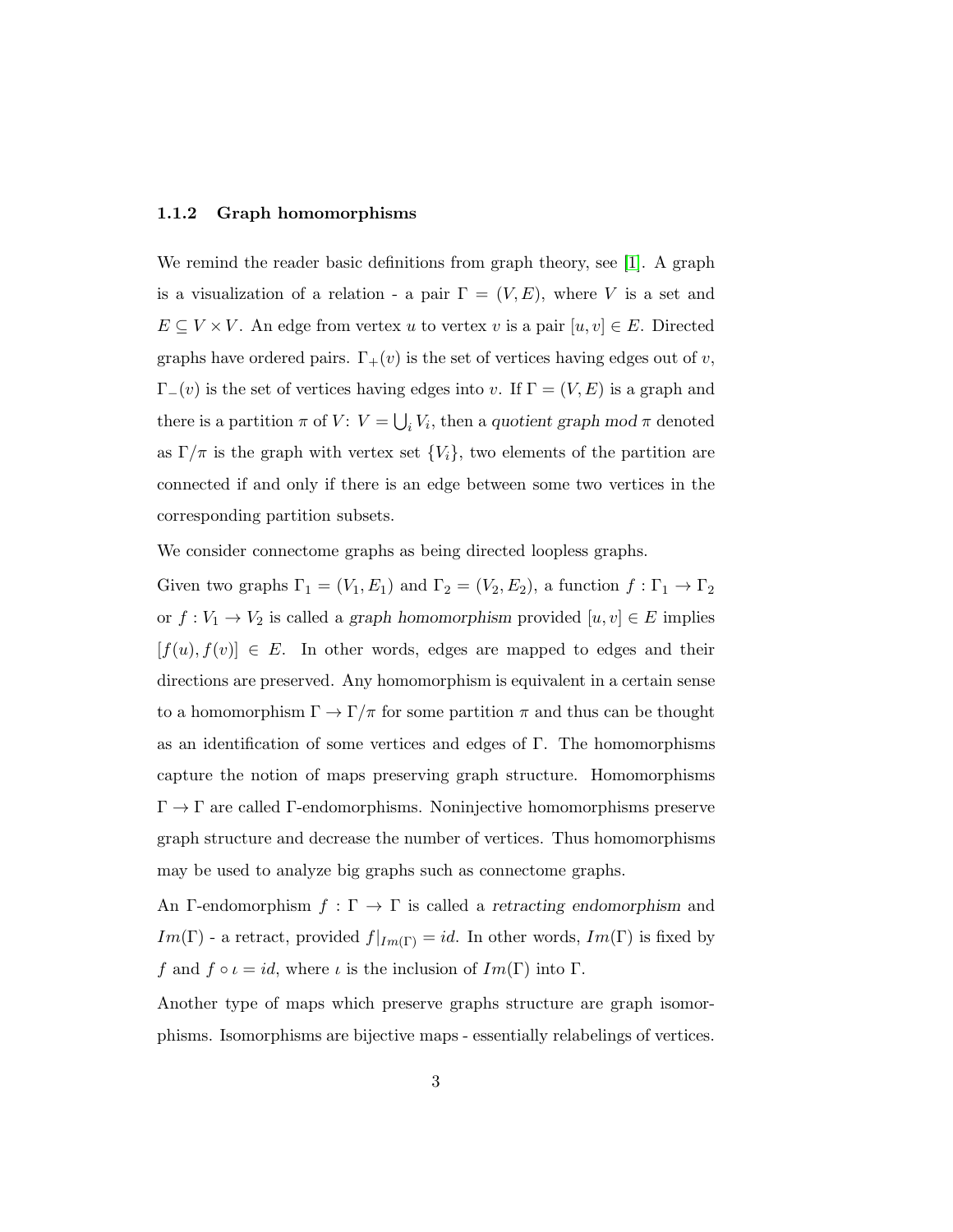It seems that relabelings can not significantly help to understand structure of big graphs. In graph theory relabelings are used to design normal forms of graphs. Additionally, it is quite unlikely that two different connectome graphs would have identical structure. It would interesting to find such a biological phenomenon, but it is not within the scope of our work. On the other hand, it is likely that homomorphic images of certain connectome subgraphs are isomorphic (essential structure of certain tissues etc. may be identical), thus both homomorphisms and isomorphisms should be studied.

We call a graph homomorphism  $f : \Gamma_1 \to \Gamma_2$  terminal if there is no noninjective homomorphism  $\Gamma_2 \to \Gamma_3$ . In other words, terminal homomorphisms cannot be composed with other noninjective homomorphisms. Vaguely speaking, if we consider homomorphisms as graph simplifications, the graph  $\Gamma_2$  cannot be simplified further. Images of terminal homomorphisms are called terminal graphs.

In case of undirected graphs terminal graphs are called cores. The core of an undirected or directed graph is determined uniquely up to isomorphism, see [\[2\]](#page-12-4).

For undirected graphs terminal homomorphisms map graphs to complete graphs. The minimal c such that there is a homomorphism  $\Gamma \to K_c$  is called the chromatic number of Γ.

It is known that homomorphisms of undirected graphs can be factored as sequences of elementary homomorphisms (which identify nonadjacent vertices) or simple folds (which identify nonadjacent vertices having a common neighbour), see [\[2\]](#page-12-4), [\[3\]](#page-12-5). In this paper we define several types of elementary homomorphisms of directed graphs.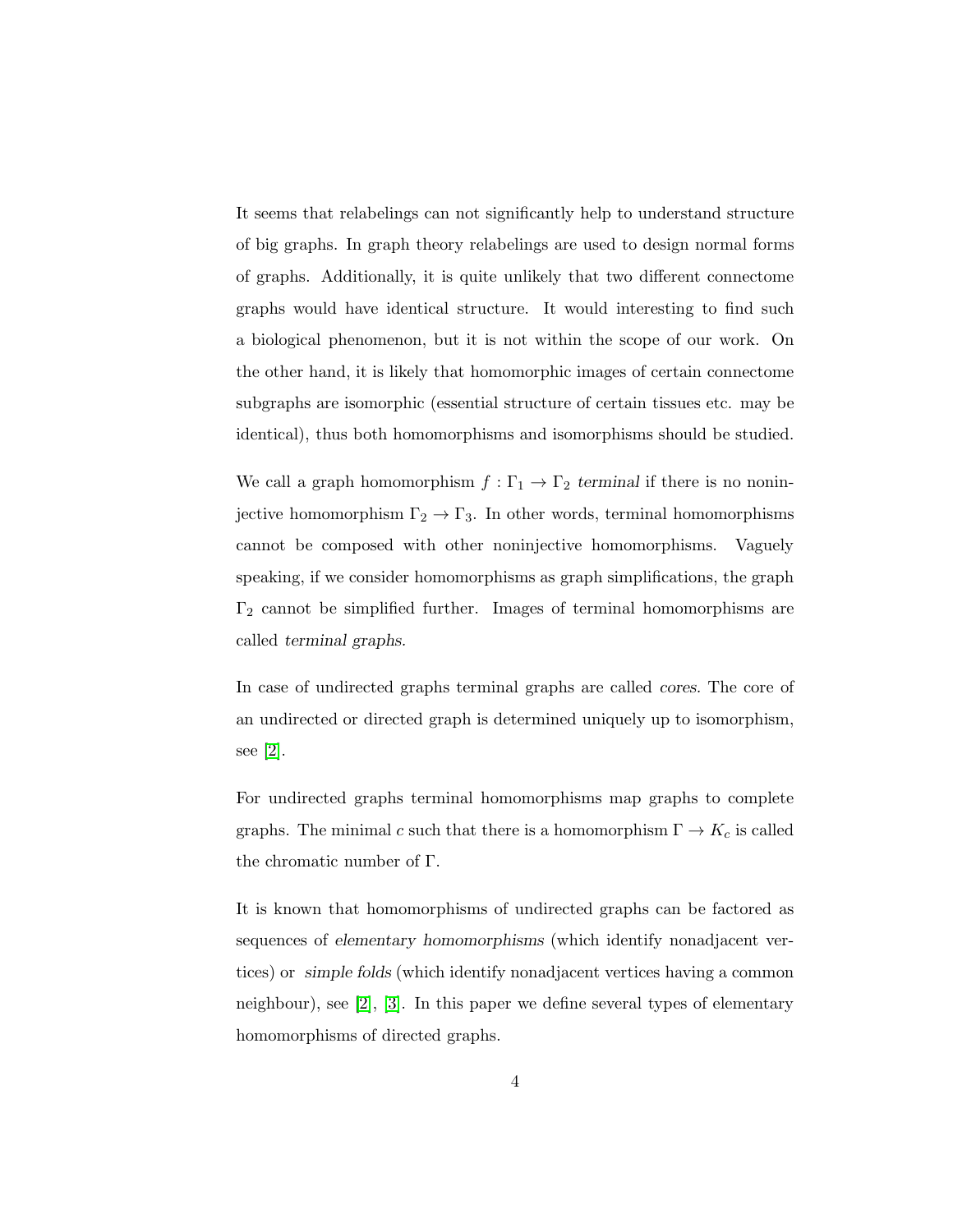#### <span id="page-4-0"></span>1.1.3 Main objectives and steps of our work

In the published literature connectome graphs are studied as fixed objects. Some of the main directions of graph-theoretic study are related to 1) probabilistic graph theory - connectome graphs are compared to random graphs, 2) network analysis - various "network" invariants, for instance, centrality invariants, are studied, vertices having extremal invariant values ("rich club") are identified, 3) small subgraph analysis - motifs characteristic for connectomes are identified and 4) graph decompositions - subgraphs having special properties are indentified.

We propose to study simplified connectome graphs - to study images of connectome graphs under noninjective homomorphisms - maps preserving adjacency of vertices and decreasing the number of vertices. We also express noninjective homomorphisms as sequences of vertex identifications. In other terms, we propose to study quotient graphs of connectome graphs.

The main objective of our work is to compute terminal connectome graph homomorphisms and endomorphisms for some connectome graphs and discuss the results.

The main steps of our work: 1) definition of 5 types of elementary homomorphisms - folds, 2) computation of graph invariants of the initial connectome, 3) computation of terminal sequences of folds of each of the 5 types, 4) computation of graph invariants of the obtained terminal graphs.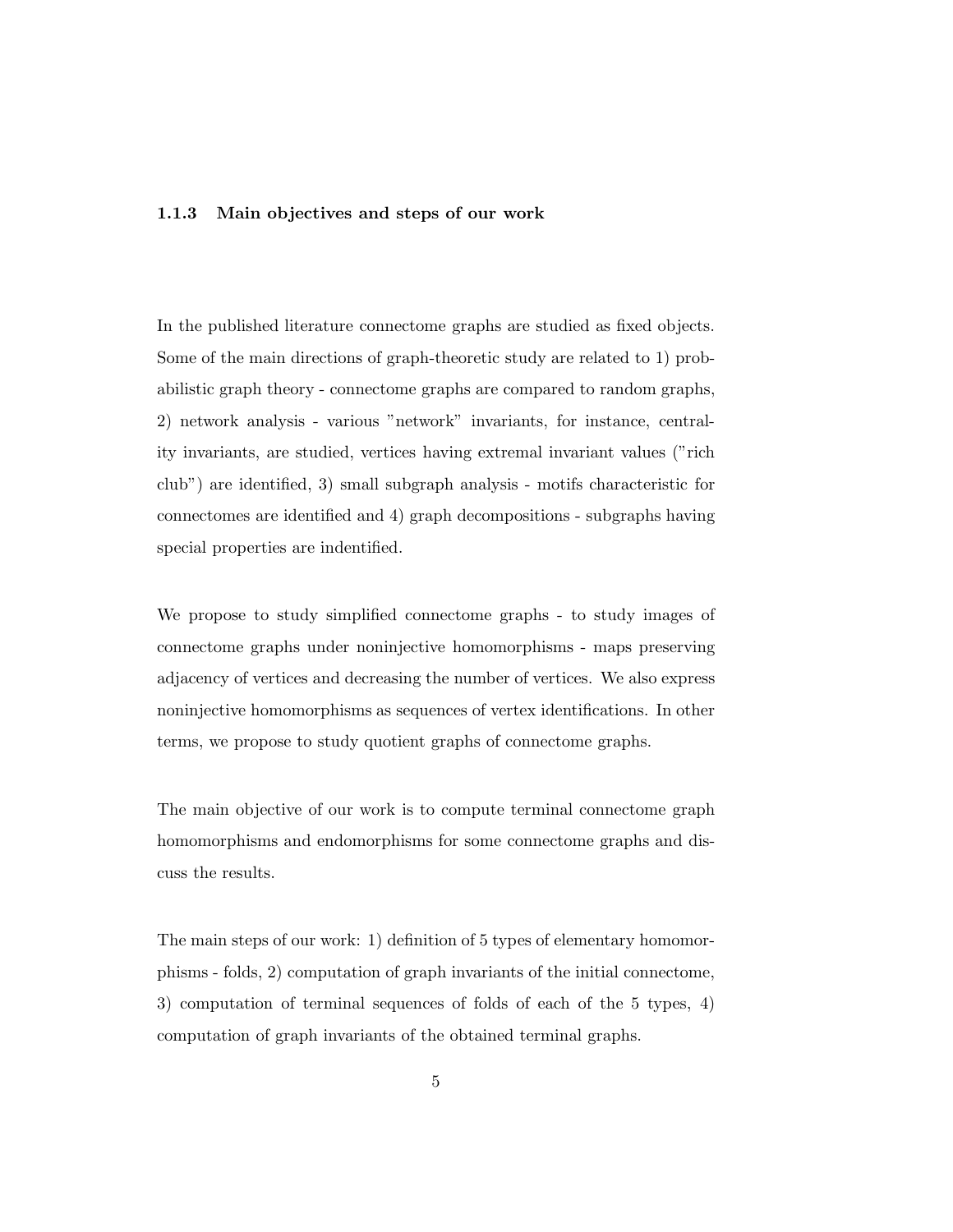## <span id="page-5-1"></span><span id="page-5-0"></span>2 Main results

#### 2.1 Types of elementary homomorphisms

In this paper we introduce several types of elementary graph homomorphisms - folds and study sequences of folds. A fold is a graph homomorphism which identifies two vertices. Furthermore, the following edges are identified: edges which have common sources and point to identified vertices and edges which go from identified vertices and have common targets. We propose the following fold types which can be considered as connectome simplification steps.

*Definition* 2.1.1*.* A graph homomorphism is called a forward fold if it identifies two nonadjacent vertices u and v of  $\Gamma$  (substitutes u and w by a new vertex w) such that there is a vertex x having properties  $u \to x$  and  $v \to x$ . It corresponds to the identification of two neurons  $u$  and  $v$  which have a common synapse target neuron  $x$ . See Fig.1.



Fig.1. - forward fold

*Definition* 2.1.2*.* A graph homomorphism is called a backward fold if it identifies two nonadjacent vertices u and v of  $\Gamma$  such that there is a vertex y having properties  $y \to u$  and  $y \to v$ . It corresponds to the identification of two neurons  $u$  and  $v$  which have a common synapse source neuron  $y$ . See Fig.2.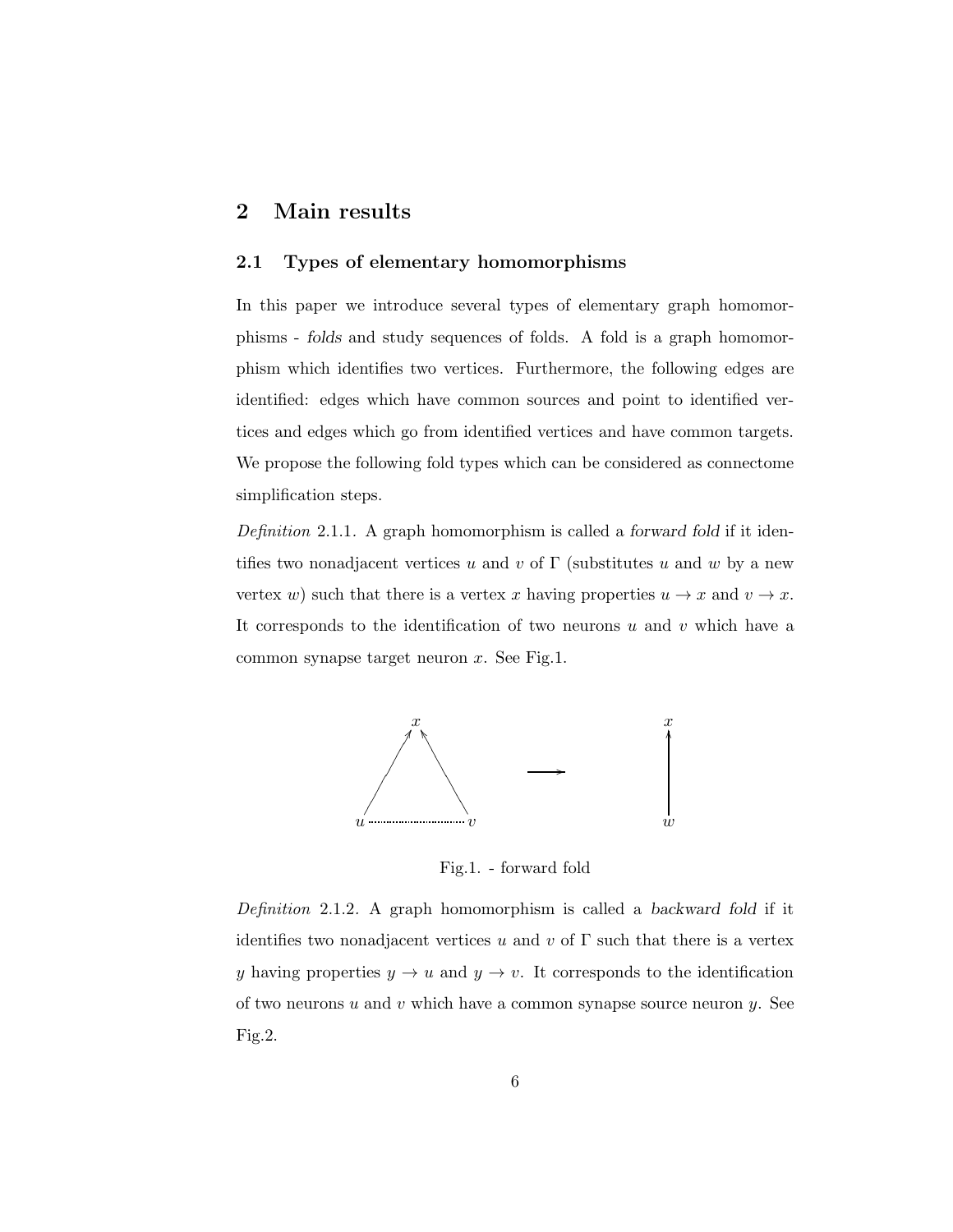

Fig.2. - backward fold

*Definition* 2.1.3*.* A graph homomorphism is called a disjunctive fold if it identifies two nonadjacent vertices u and v of  $\Gamma$  such that there is either a vertex x having properties  $u \to x$  and  $v \to x$  or a vertex y having properties  $y \to u$  and  $y \to v$ . It corresponds to the identification of two neurons u and v which have either a common synapse target or source.

*Definition* 2.1.4*.* A graph homomorphism is called a conjunctive fold if it identifies two nonadjacent vertices u and v of  $\Gamma$  such that there is a vertex x having properties  $u \to x$ ,  $v \to x$ ,  $x \to u$  and  $x \to v$ . It corresponds to the identification of two neurons  $u$  and  $v$  which have a common synapse target and source neuron x.

*Definition* 2.1.5*.* A graph homomorphism is called a retractive fold if it identifies two nonadjacent vertices u and v of Γ such that  $\Gamma_+(u) \subseteq \Gamma_+(v)$ and  $\Gamma_-(u) \subseteq \Gamma_-(v)$ . The image of a retractive fold  $\Gamma \to \Gamma'$  can be thought as a subgraph of Γ, a composition of retractive folds can be thought as a retractive endomorphism. See Fig.3. for an example.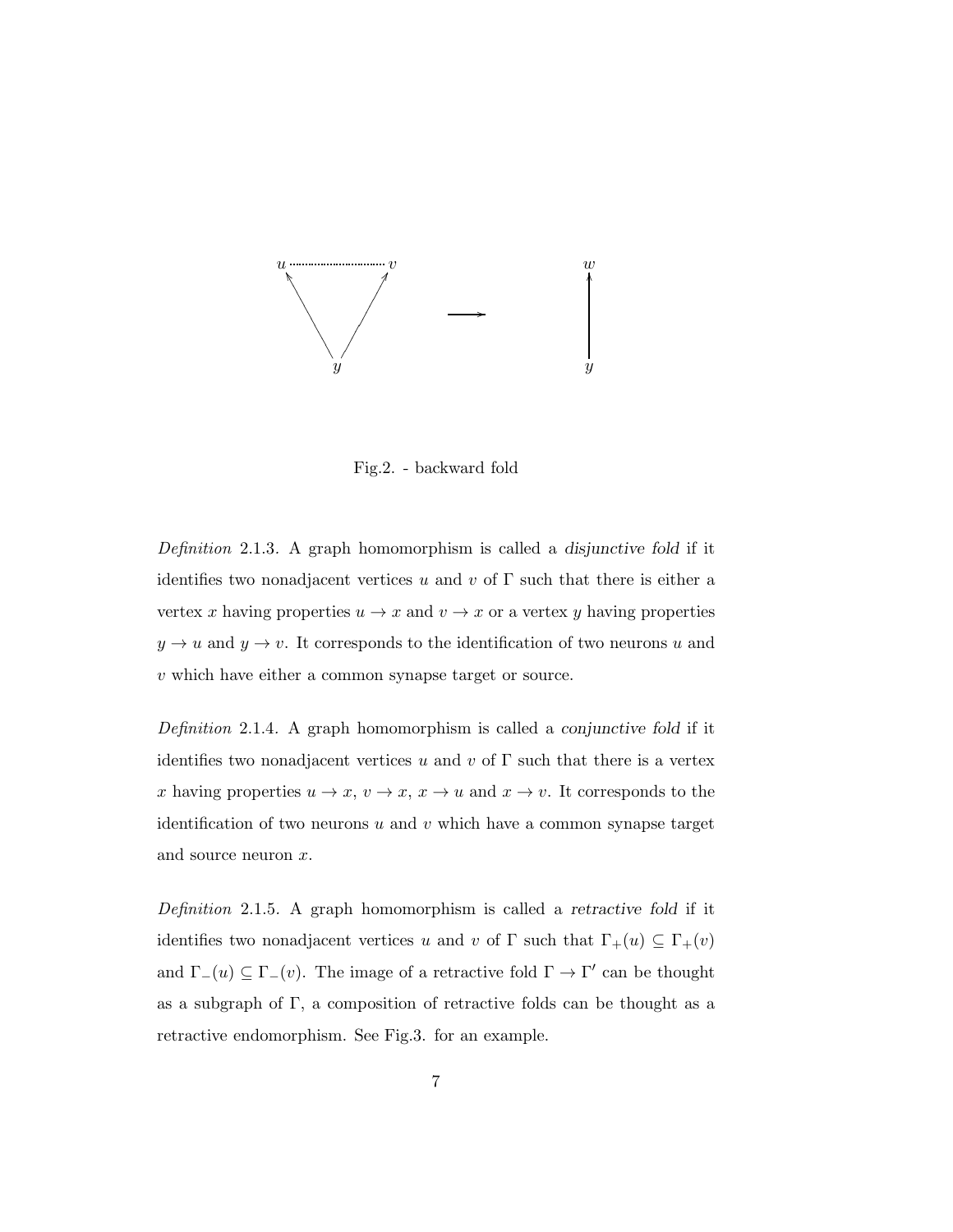

Fig.3. - retractive fold

*Remark* 2.1.1*.* Computation of a sequence of retractive folds in an arbitrary way does not guarantee that the terminal graph will be a core.

Proposition 2.1.1. *Images of folding homomorphisms defined above have following properties:*

- *1. the only induced cycles of terminal graphs are oriented cycles and (arbitrarily oriented) triangles;*
- *2. folds preserve strong connectivity.*

We also propose a fold type which, apart from identifying vertices, change edge weights. If two vertices are identified as well as edges having a common vertex then it is natural to increase weights of edges after identification. In this paper there are no computational results for this fold type. To consider these folds we assume that connectome graphs are weighted graphs - edges have integer weights. Edge weight can be interpreted as connection significance.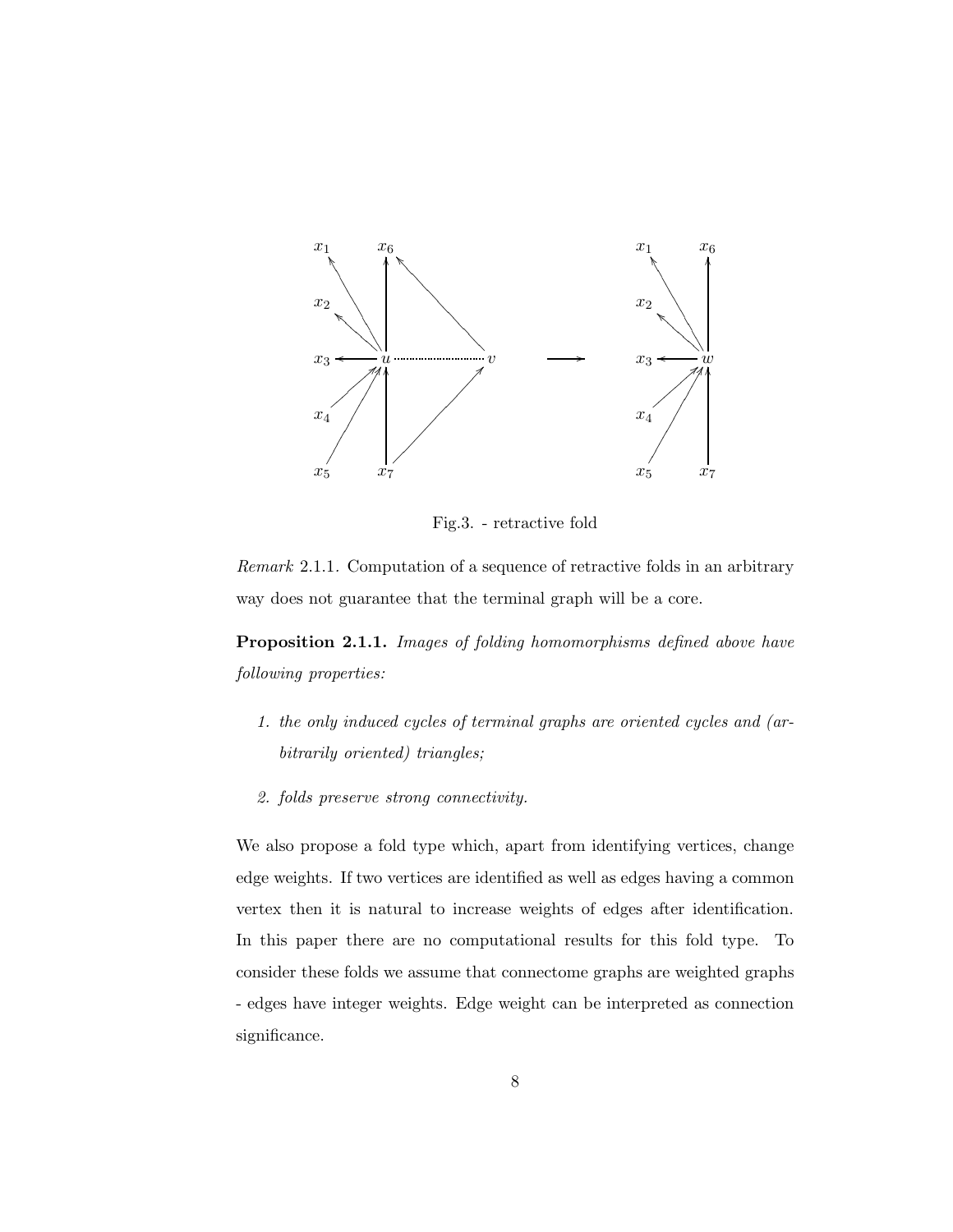*Definition* 2.1.6*.* Let Γ be a weighted graph. A graph homomorphism is called an edge fold if

- 1. it has type of one of the previously defined folds,
- 2. if the fold identifies vertices  $u$  and  $v$  creating a new vertex  $w$ , then edges  $u \stackrel{f}{\rightarrow} x$  and  $v \stackrel{g}{\rightarrow} x$  after identification give rise to the edge  $w \stackrel{f+g}{\rightarrow} x$ , similarly for ingoing edges.

### <span id="page-8-0"></span>2.2 Fold sequences

Given a connectome graph and a chosen fold type we perform a maximal sequence of consecutive folds until no further fold is possible. The order of folds is arbitrary. In the end we get a terminal graph.

#### <span id="page-8-1"></span>2.3 Some examples

In this subsection we describe some of our computational results. All connectome graphs with number of vertices not exceeding 2000 can be processed on a standard laptop computer.

#### <span id="page-8-2"></span>2.3.1 Cat

Filename - Mixed.species brain 1.graphml.

Initial graph description - strongly connected graph with 65 vertices and 1139 edges, underlying undirected graph has vertex connectivity 6, diameter 3, radius 2, center has 23 vertices, minimal degree 3, maximal degree 45, degree sequence  $[0, 0, 0, 1, 1, 1, 0, 0, 0, 1, 3, 0, 4, 1, 2, 3, 2, 5, 1, 2, 2, 3, 2, 2, 3, 4,$ 4, 2, 0, 1, 1, 2, 1, 1, 1, 2, 1, 0, 1, 1, 0, 0, 1, 0, 1, 2].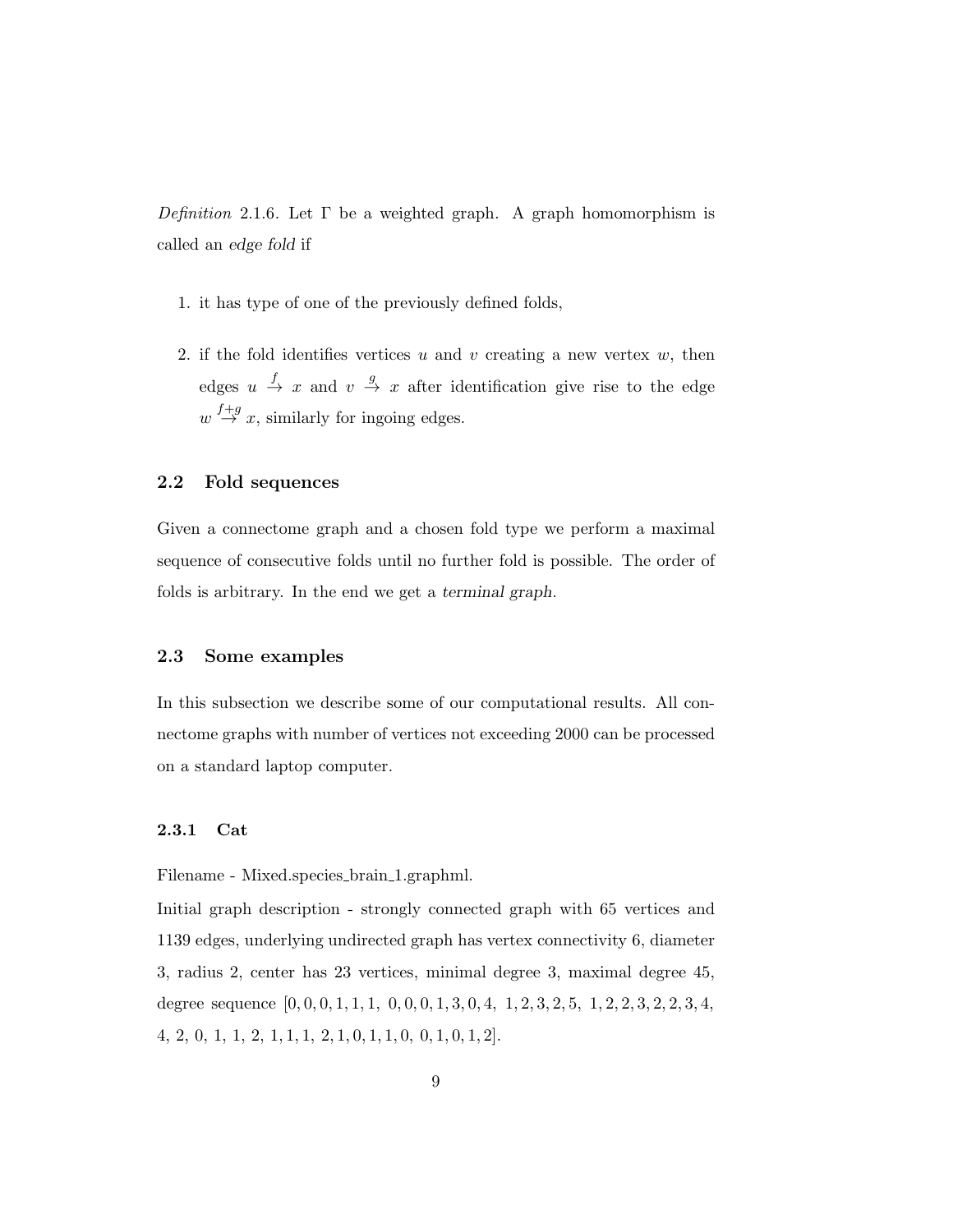Forward, backward, disjunctive and conjunctive folding terminal graph description - strongly connected graph with 17 vertices, underlying undirected graph is the complete graph  $K_{17}$ .

Retract folding terminal graph description - strongly connected graph with 61 vertices, 1102 edges, connectivity 9, diameter 3, radius 2, minimal degree 9, maximal degree 44.

#### <span id="page-9-0"></span>2.3.2 Worm

Filename - c.elegans.herm pharynx 1.graphml.

Initial graph description - 279 vertices and 2993 edges, 6 strongly connected components - one with 274 vertices and the other trivial components (1-vertex components), underlying undirected graph has vertex connectivity 2 (5 saparation pairs, 11 maximal 3-connected components), diameter 5, radius 3, center has 84 vertices, minimal degree 2, maximal degree 93, degree sequence [0, 0, 5, 3, 4, 4, 13, 15, 14, 17, 21, 12, 16, 20, 15, 14, 11,  $9, 7, 6, 6, 7, 9, 3, 11, 4, 1, 2, 3, 3, 1, 2, 1, 3, 3, 0, 1, 0, 1, 1, 0, 0, 0, 0, 1, 0, 0, 0, 0, 1, 0, 0, 0, 1, 0, 0, 0, 1, 0, 0, 0, 0, 1, 0, 0, 0, 0, 1, 0, 0, 0, 0, 1, 0, 0, 0, 0, 0, 0, 1, 0, 0, 0, 0, 0, 0, 1, 0, 0, 0,$ 0, 0, 1, 1, 2, 1, 0, 0, 0, 0, 0, 0, 0, 0, 0, 0, 0 , 0, 0, 0 , 0, 0, 0, 1, 1, 0, 0, 0, 0, 0, 0, 0, 0, 0,  $0, 0, 0, 0, 0, 0, 0, 1, 1$ .

Forward, backward, disjunctive and conjunctive folding terminal graph description - 14, 17, 13, 21 vertices, respectively.

Retract folding terminal graph description - strongly connected graph with 254 vertices.

#### <span id="page-9-1"></span>2.3.3 Macaque

Filename - rhesus brain 1.graphml.

Initial graph description - 242 vertices and 4090 edges, strongly connected,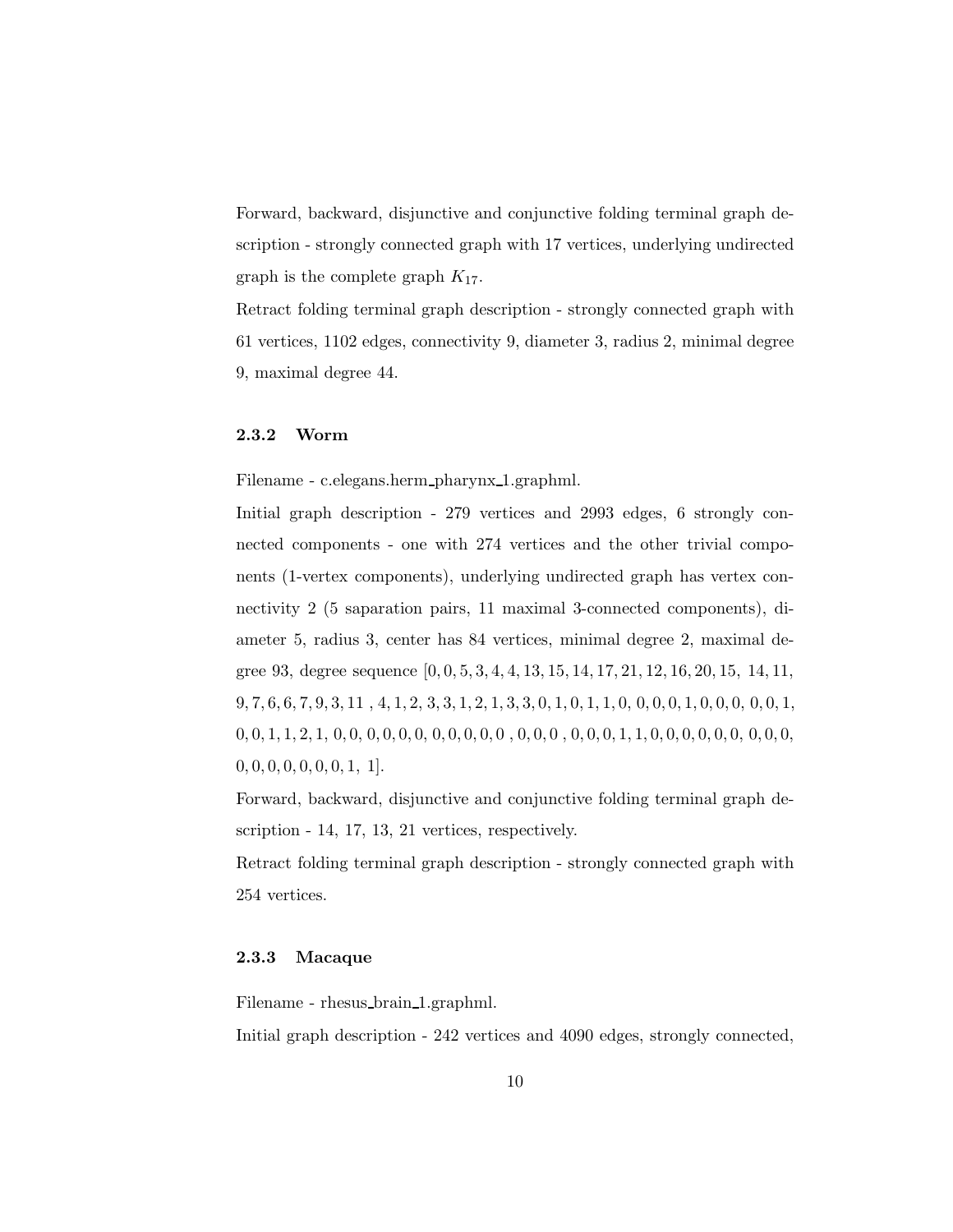underlying undirected graph has vertex connectivity 1 (3 cutvertices, 8 separation pairs), diameter 4, radius 3, center has 147 vertices, minimal degree 1, maximal degree 111, degree sequence [0, 7, 8, 7, 4, 10, 4, 0, 7, 6 , 3, 3, 5, 8, 2, 4, 6, 9, 12, 3, 7, 5, 4, 7, 6, 5, 5, 4, 5, 3, 4, 4, 3, 4, 4, 1, 6, 2, 2, 7, 2, 7, 1, 2,  $2, 0, 1, 1, 5, 1, 1, 1, 0, 3, 1, 0, 1, 0, 0, 1, 2, 1, 1, 1, 1, 0, 1, 2, 1, 0, 0, 1, 0, 0, 2, 0, 1, 0,$ 0, 1, 0, 0, 0, 0, 0, 0, 0, 0, 0, 0, 0, 0, 0, 0, 0, 0, 0, 0, 0, 0, 0, 0, 0, 0, 0, 0, 0, 0, 0, 0, 0, 1].

Forward, backward, disjunctive and conjunctive folding terminal graph description - 16, 17, 16, 23 vertices, respectively, strongly connected.

<span id="page-10-0"></span>Retract folding terminal graph description - strongly connected graph with 205 vertices.

#### 2.3.4 Fly

Filename - drosophila medulla 1.graphml.

Initial graph description - 1781 vertices and 9735 edges, 996 strongly connected components - one with 785 vertices, one with 2 vertices, the other components trivial, underlying undirected graph is disconnected, has 6 connectivity components (one big component - 1770 vertices, connectivity 1, 265 cutvertices, diameter 6, radius 3, center has 1 vertex), minimal degree 1, maximal degree 927.

Forward, backward, conjunctive and disjunctive folding terminal graph description - 334, 658, 26, 1781 vertices, respectively.

### <span id="page-10-1"></span>2.4 Conclusion

We introduce study of graph homomorphisms of connectome graphs and present some initial computation results. For graphs having less than 2000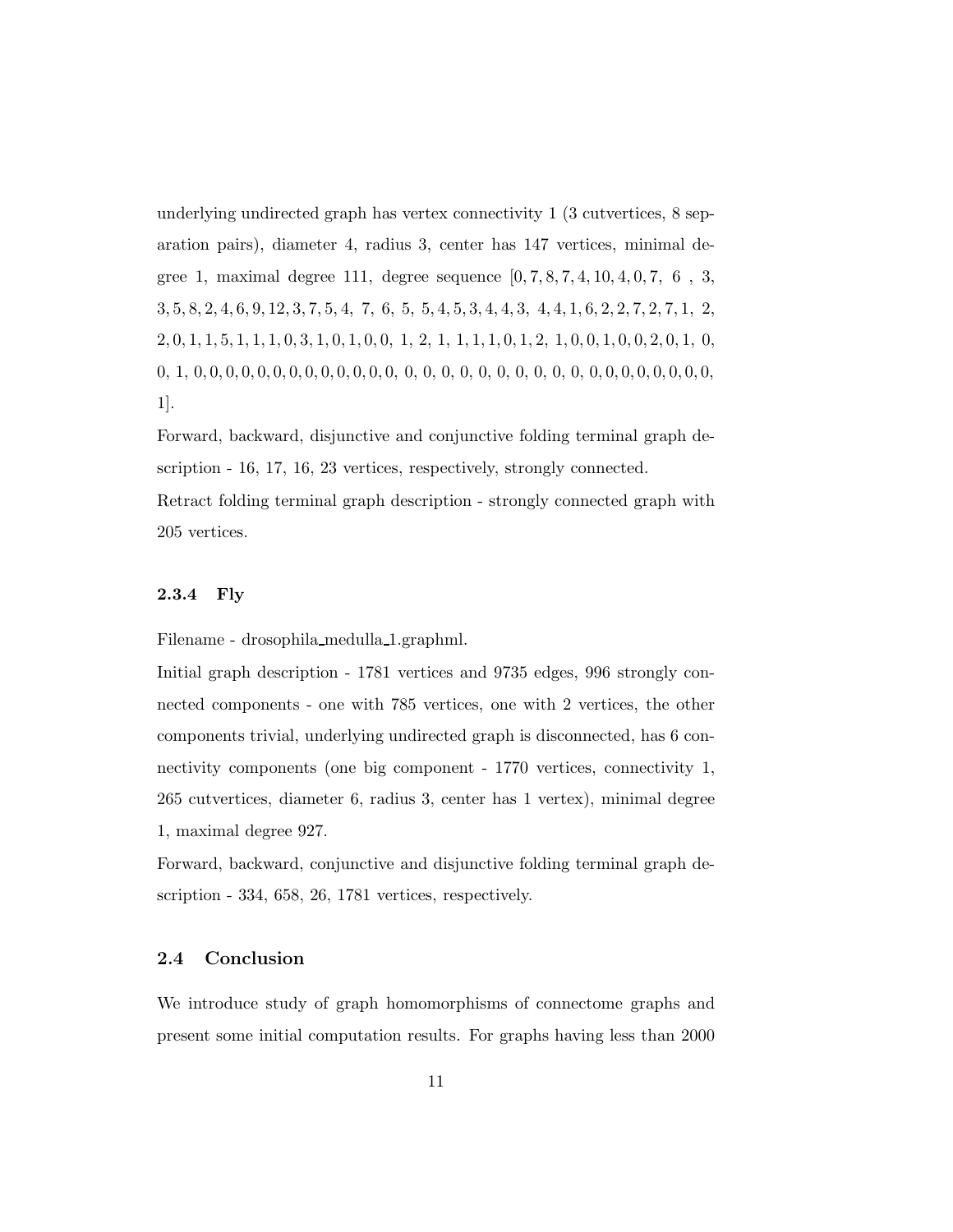vertices it is possible to compute basic invariants characterizing graph structure in several minutes on a typical 2010s laptop computer. A transition to quotient graphs (as well as a transition to subgraphs) may be helpful for understanding operation of nervous systems.

Some of our observations (related to both initial connectome graphs and terminal graphs):

- 1. most connectomes graphs have one big strongly connected component (SCC) (containing a directed cycle) and an acyclic part, there are strongly connected examples;
- 2. vertex connectivity of connected components of underlying undirected graphs varies, connectivity is higher for graphs denoted as "brain", connectivity of terminal graphs is bigger or equal to the initial connectivity;
- 3. diameter of connected components of underlying undirected graphs is predominantly small (at most 6), terminal graphs have diameter smaller or equal to the initial diameter;
- 4. folds reduce the size of big SCC, the number of SCC changes insignificantly (stays constant or increases by 1);

Further work can be done in the following directions:

- 1. interpret the computational results in biological and modelling terms;
- 2. introduce constraints or preferences for possible fold types and folding sequences using additional arguments about graph structure, edge weights and labels as well as other biological information, for example,